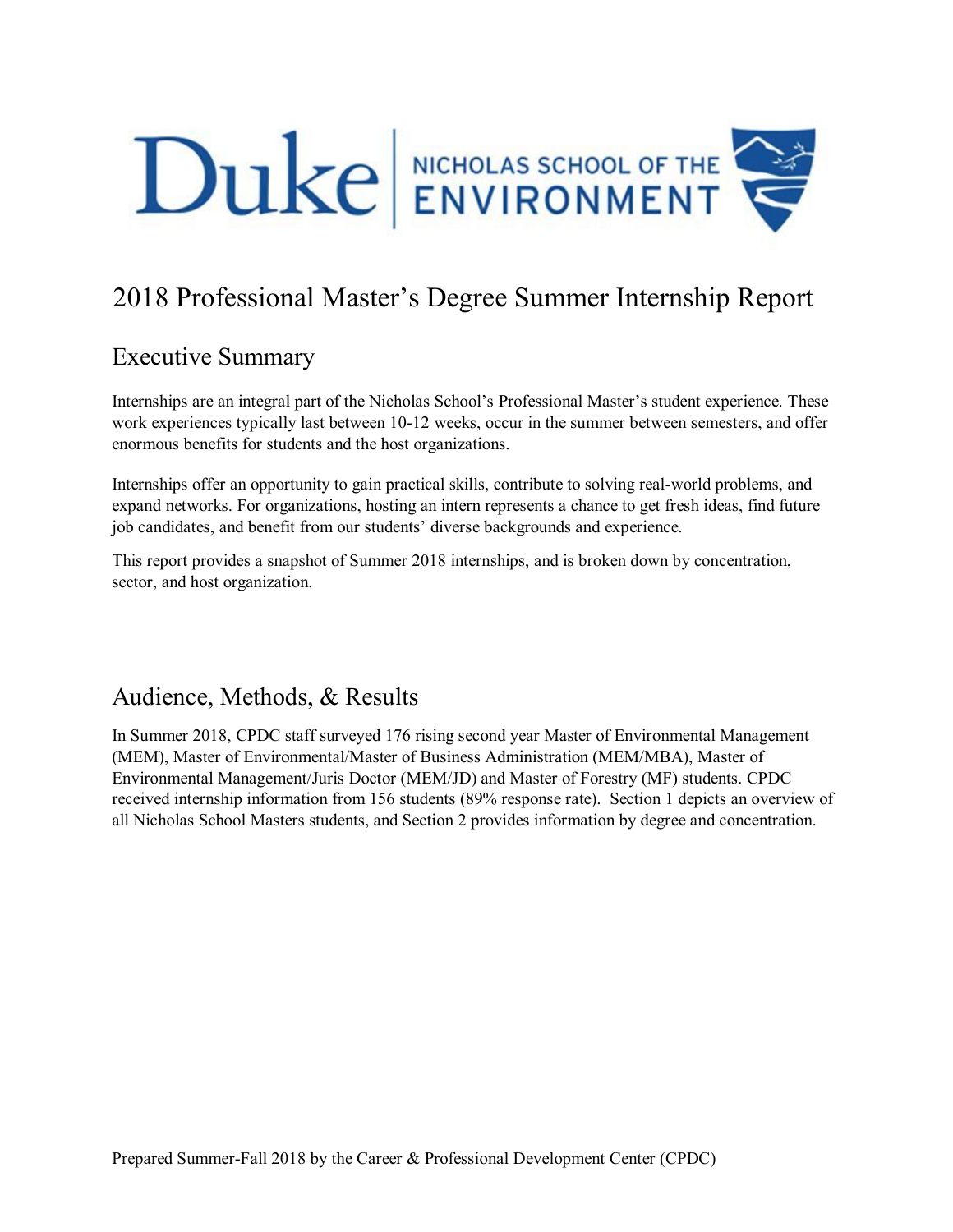# Section 1. General Internship Trends

### **Figure 1: Number of Internships by Degree and Concentration**

Of the 155 students who completed the survey indicating they were seeking internships, 100% reported securing a 2018 summer internship. Sixteen of 155 respondents (10%) had Nicholas School of the Environment alumni as supervisors.

|                                                                       |                                           | # of                                   |
|-----------------------------------------------------------------------|-------------------------------------------|----------------------------------------|
| <b>Degree</b>                                                         | Concentration                             | <b>Confirmed</b><br><b>Internships</b> |
| <b>Master of Environmental Management (MEM)</b>                       |                                           |                                        |
|                                                                       | Business & Environment                    | 13                                     |
|                                                                       | <b>Coastal Environmental Management</b>   | 23                                     |
|                                                                       | <b>Energy and Environment</b>             | 37                                     |
|                                                                       | Ecotoxicology and Environmental<br>Health | 3                                      |
|                                                                       | <b>Environmental Economics and Policy</b> | 33                                     |
|                                                                       | Ecosystem Science and Conservation        | 17                                     |
|                                                                       | Global Environmental Change               | 3                                      |
|                                                                       | Water Resources Management                | 12                                     |
| <b>Master of Forestry (MF)</b>                                        |                                           |                                        |
|                                                                       | <b>Forest Resource Management</b>         |                                        |
| <b>MEM/MF</b> (concurrent degree)                                     |                                           |                                        |
|                                                                       | <b>Ecosystem Science and Conservation</b> | 5                                      |
|                                                                       | <b>Environmental Economics and Policy</b> | $\overline{2}$                         |
| <b>MEM/MBA</b> (Master of Business Administration; concurrent degree) |                                           |                                        |
|                                                                       | Business & Environment                    | $\overline{2}$                         |
|                                                                       | <b>Energy and Environment</b>             | $\overline{2}$                         |
|                                                                       | Water Resources Management                |                                        |
| <b>MEM/JD (Juris Doctor; concurrent degree)</b>                       |                                           |                                        |
|                                                                       | <b>Ecosystem Science and Conservation</b> |                                        |
|                                                                       | Total Internships                         | 155                                    |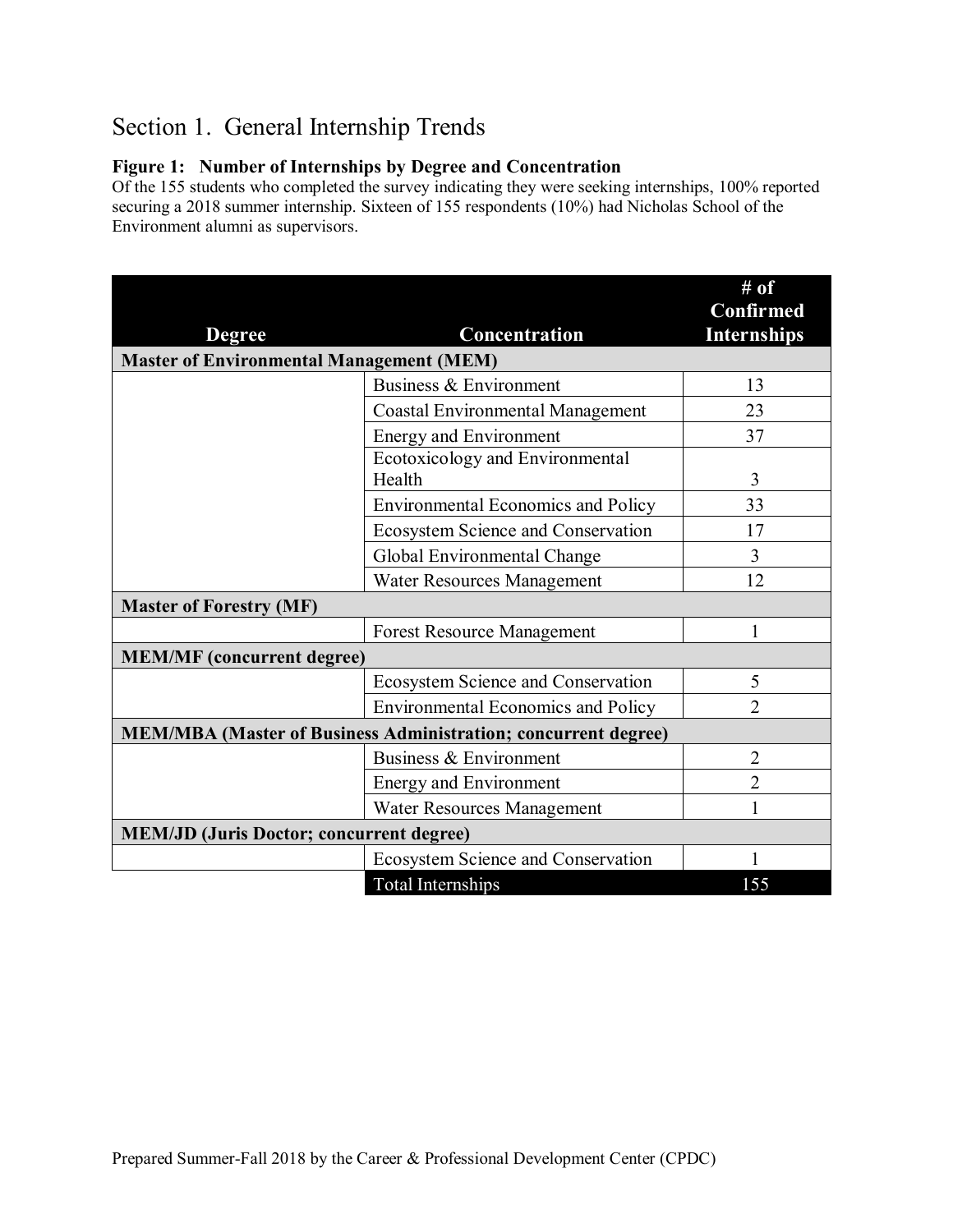### **Figure 2. Student Internship Locations**

Internship projects range from policy or data analysis to field-based experiences in a range of locations and for employers across the globe. Domestic (United States) locations included *Alaska, California, Colorado, Connecticut, Delaware, District of Columbia, Florida, Georgia, Hawaii, Illinois, Indiana, Maryland, Massachusetts, Michigan, New Jersey, New Mexico, New York, North Carolina, Ohio, Oregon, Pennsylvania, Texas,* and *Viriginia.* Nine students held international experiences in *Canada, China, Gabon, Germany, India, Italy, Japan, Mexico,* and *Switzerland*.

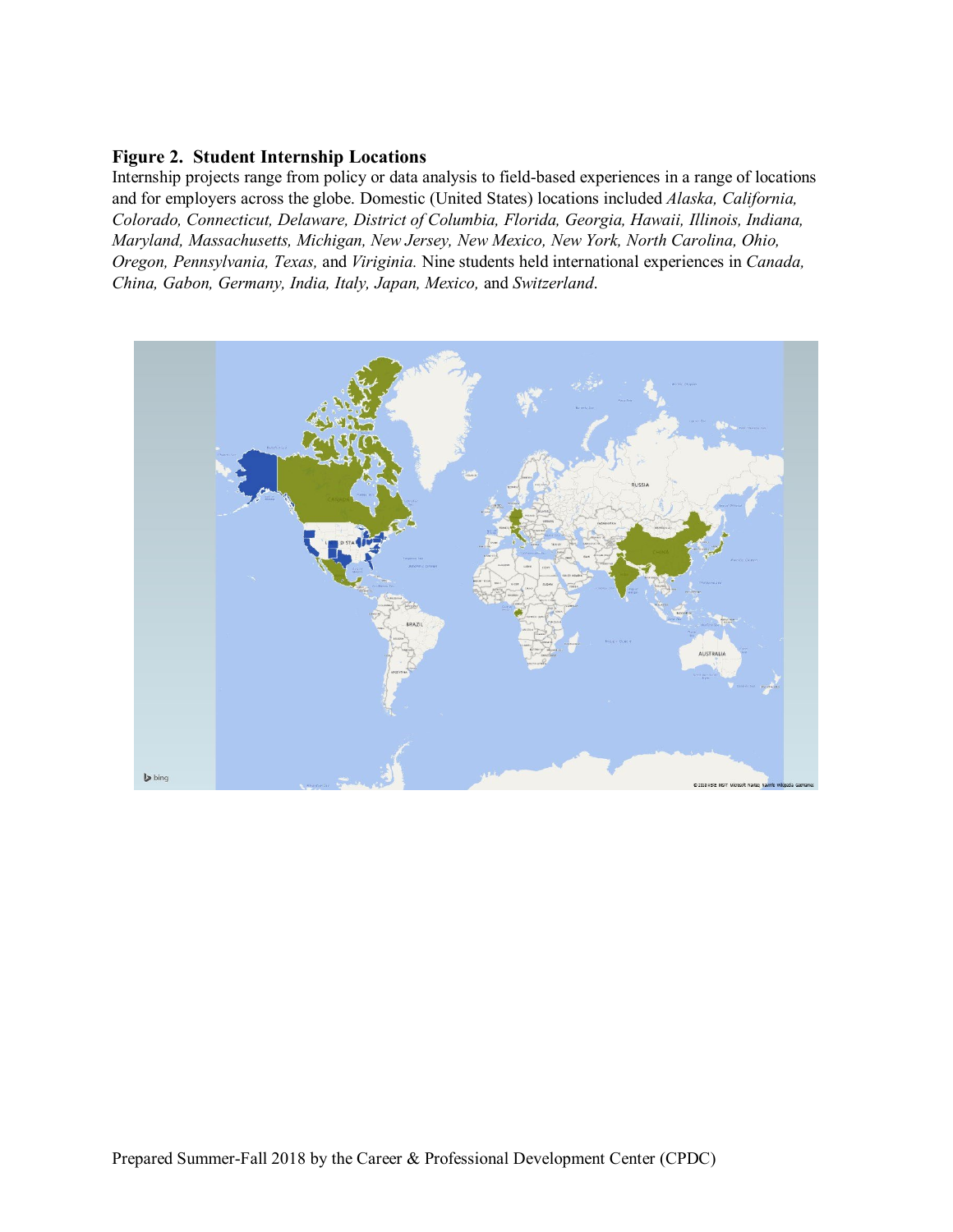#### **Figure 3. Internships by Sector**

Nicholas School master's students desire a broad range of internship experiences in the areas of policy analysis, resource and project management, outreach and communications, and data collection. As such, internship hosts represent several sectors of employment. Respondents self-idenitifed the sector their internship host represents.



### **Figure 4. Internship Funding Sources**

Student fund their internships from a variety of sources, often times utilizing multiple funding sources for their summer experience. The [Stanback Internship Program](https://nicholas.duke.edu/career/for-students/stanback) provides funding for Duke students matched with select non-profit host for ~11 weeks.

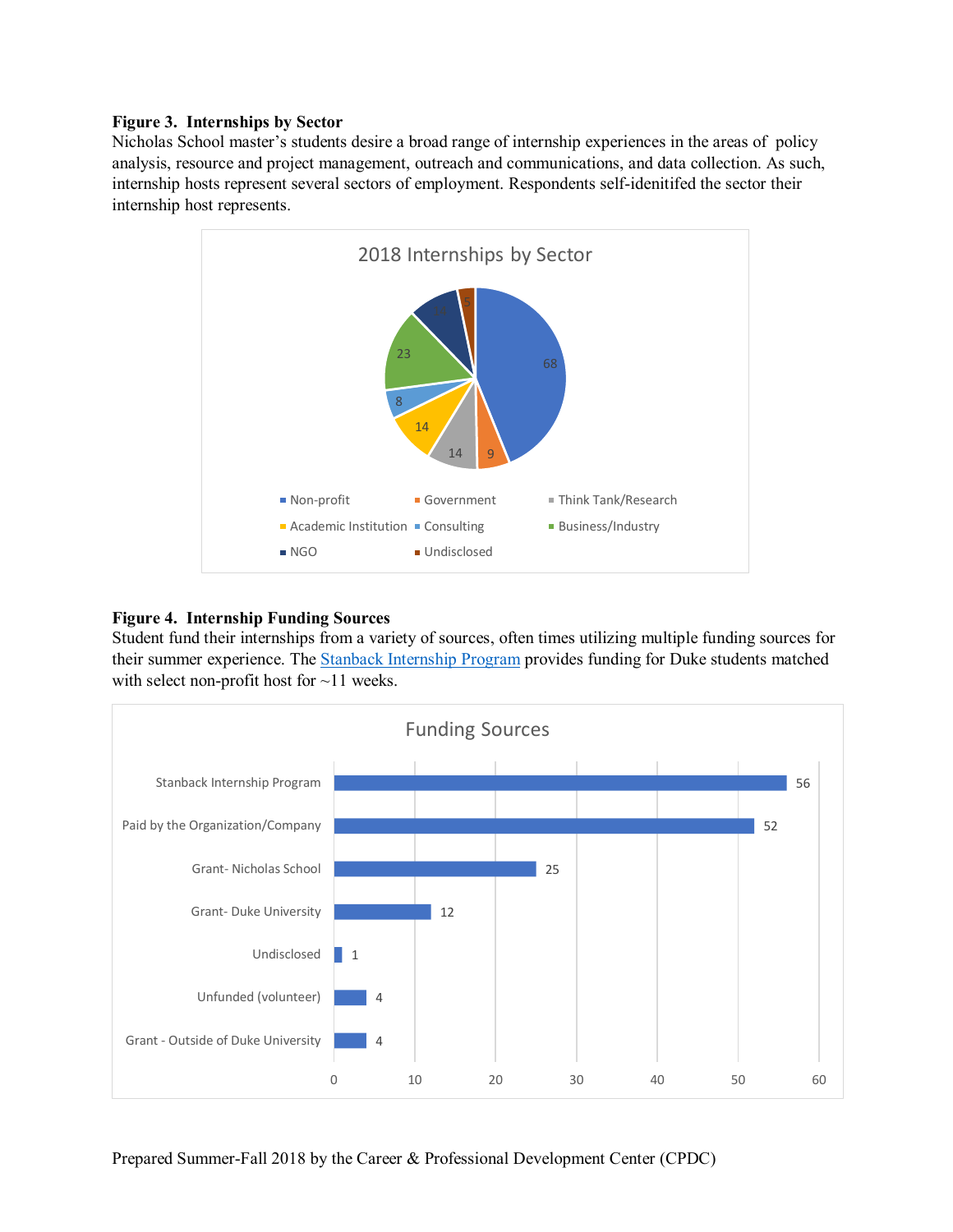# Section 2. Internships by Degree and Program Concentration

## **Master of Environmental Management (MEM)**

In 2018, students from eight concentrations within the MEM degree (including concurrent degree students) are represented by their MEM concentration. The MF degree is also listed (including concurrent degree students). For each concentration or degree, student internships are broken down by sector, and a corresponding list cites the names of each internship host organization.

## **MEM: Business and Environment (BE)**



### *Organizations represented:*

- Bell's Brewery in Kalamazoo, Michigan
- Chinese International Environmental Fund in Beijing, China
- Elkay Manufacturing in Oakbrook, Illinois
- ICF (Consulting) in Fairfax, Virginia
- International Centre for Trade and Sustainable Development in Geneva, Switzerland
- Mohawk Industries in Calhoun, Georgia
- MVP Capital Partners in Philadelphia, Pennsylvania
- Natural Resources Defense Council in Washington, D.C.
- Ocean Conservancy in Juneau, Alaska
- Owens-Illinois in Perrysburg, Ohio
- Pivton Capital in Stamford, Conncticut
- Sony Pictures and Entertainment in Culver City, California
- United Airlines in Chicago, Illinois
- \*Verizon in Basking Ridge, New Jersey
- \*Walgreens in Chicago, Illinois

\**Indicates a MEM/MBA concurrent degree student*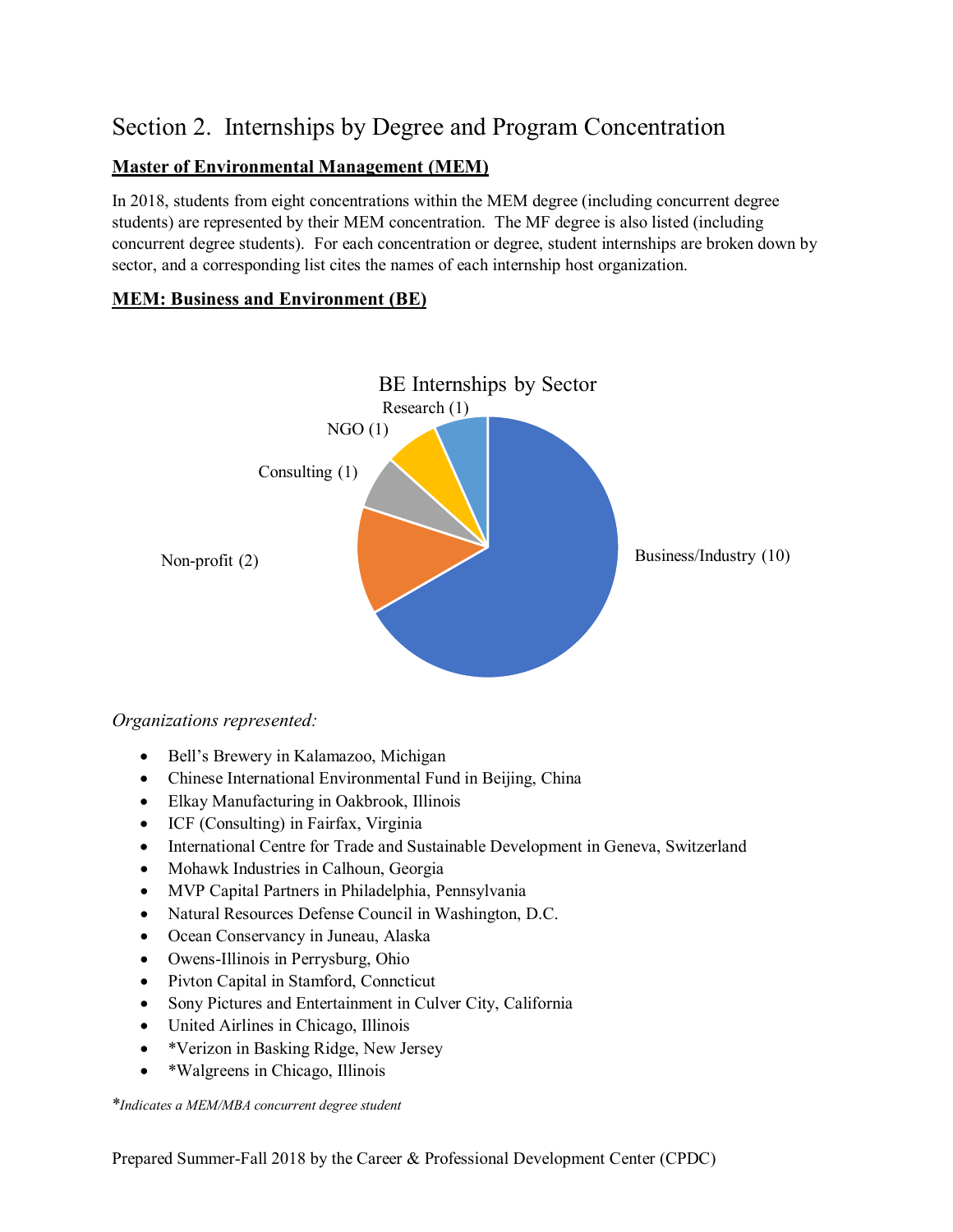### **MEM: Coastal Environmental Management (CEM)**



## CEM Internships by Sector

*Organizations represented:*

- Bayer CropScience in Research Triangle Park, North Carolina
- Duke University Marine Lab in Beaufort, North Carolina
- Duke University Marine Geospatial Ecology Lab in Durham, North Carolina
- Environmental Defense Fund in Raleigh, North Carolina
- Florida Fish and Wildlife Research Institute in St. Petersburg, Florida
- Monterey Bay Aquarium in Monterey, California
- Moss Landing Marine Lab in Monterey, California
- National Marine Protected Area Center in Monterey, California
- North Carolina Coastal Land Trust in Wilmington, North Carolina
- North Carolina Coastal Federation in Newport, North Carolina
- National Parks Conservation Association in Taos, New Mexico
- National Resources Defense Council in San Francisco, California
- Oceana in Monterey, California
- Santa Monica Pier Aquarium in Santa Monica, California
- Smithsonian Environmental Research Center in Edgewater, Maryland
- The Nature Conservancy in Houston, Texas
- Tijuana River Estuarine Research Reserve in Imperial Beach, California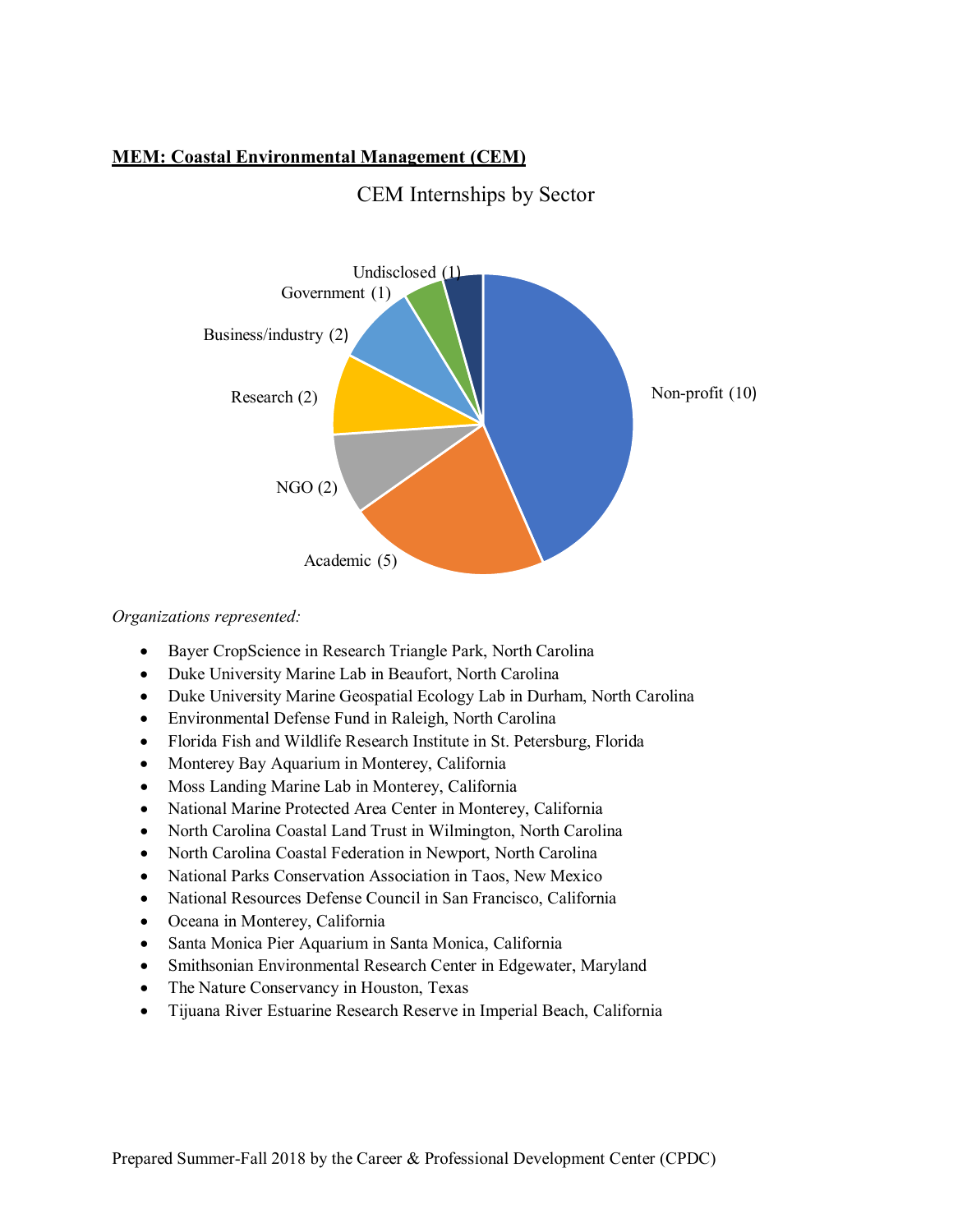### **MEM: Energy and Environment (EE)**



*Organizations represented:*

- Advanced Research Projects Agency in Washington, D.C.
- Booz Allen Hamilton in Washington, D.C.
- BP in Shanghai, China
- Ceres in Boston, Massachusetts
- Dogwood Alliance in Asheville, North Carolina
- Dynamic Energy in Andover, Massachusetts
- Environmental Defense Fund in Shanghai, China and Wilmington, Delaware
- Energy Access Project in Durham, North Carolina
- Energy Blockchain Labs in Shanghai, China
- Environment North Carolina in Raleigh, North Carolina
- Environmental Resources Management in Washington, D.C.
- Great Eastern Energy in New York, New York
- Greenpeace in Washington, D.C.
- Hawaii State Department of Business, Economic Development and Tourism in Honolulu, Hawaii
- L'Oreal USA in Clark, New Jersey
- Natural Resources Defense Council in New York, New York
- North Carolina Clean Energy Technology Center in Raleigh, North Carolina
- NC Sustainable Energy Association in Raleigh, North Carolina
- North Carolina Department of Environment Quality in Raleigh, North Carolina
- Ping in Beijing, China
- Rocky Moutain Institute: Multiple internships conducted in New York\*, New York, Basalt, Colorado, Washington, D.C., and Beijing, China
- Triangle J Council of Governments in Raleigh, North Carolina
- Union of Concerned Scientists in Chicago, Illinois
- United Nations Economic Commision for Europe in Geneva, Switzerland
- University of Chicago in Chicago, Illinois
- World Bank in Washington, D.C.
- World Resource Insititution in Washington, D.C.

\**Indicates a MEM/MBA concurrent degree student*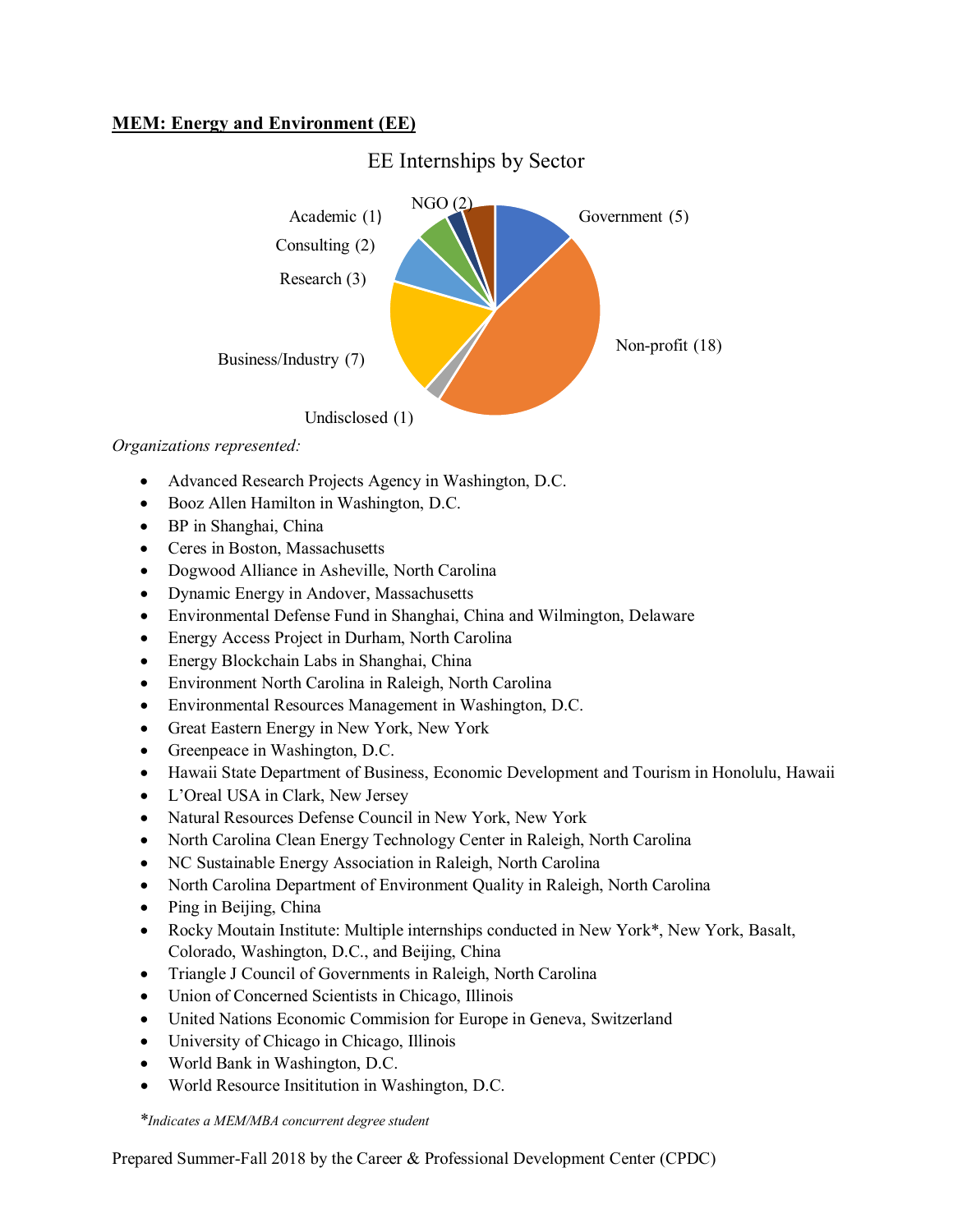### **MEM: Environmental Economics and Policy (EEP)**



## EEP Internships by Sector

### *Organizations represented:*

- Accenture in Shanghai, China
- Center for Biological Diversity in St. Pete, Florida
- Ceres in Boston, Massachusetts
- Chinese Academy for Environmental Planning in Beijing, China
- City/County of Honolulu Office of Climate Change, Sustainability, & Resilience in Honolulu, Hawaii
- \*Conservation Trust for North Carolina in Raleigh, North Carolina
- Duke Enviornmental Law and Policy Clinic in Durham, North Carolina
- \*Duke Superfund Research Center in Durham, North Carolina
- Earthjustice in Washington, D.C.
- Environmental Defense Fund in Raleigh, North Carolina
- Environmental Working Group in Washington, D.C.
- Friends of the Earth in Berkeley, California
- International Fund of Agricultural Development in Juneau, Alaska
- Mercator Research Institute on Global Commons and Climate Change in Berlin, Germany
- National Park Conservation Association in New York, New York
- National Park Service in Washington, D.C.
- National Resources Defense Council in Washington, D.C.
- North Carolina Conservation Network in Raleigh, North Carolina
- North Carolina Sustainable Energy Association in Raleigh, North Carolina
- Prayas Energy Group in Pune, India
- Rural Community Assistance Partnership in Washington, D.C.
- Suggestic Inc. in Mexico City, Mexico
- The Conservation Fund in Chapel Hill, North Carolina
- The Nature Conservancy in Durham, North Carolina
- United Nations Envirornment Programme in Geneva, Switzerland and Osaka, Japan
- Union of Concerned Scientists in Washington, D.C.
- World Wildlife Fund in Washington, D.C

*\*Internship is also captured under Master of Forestry degree*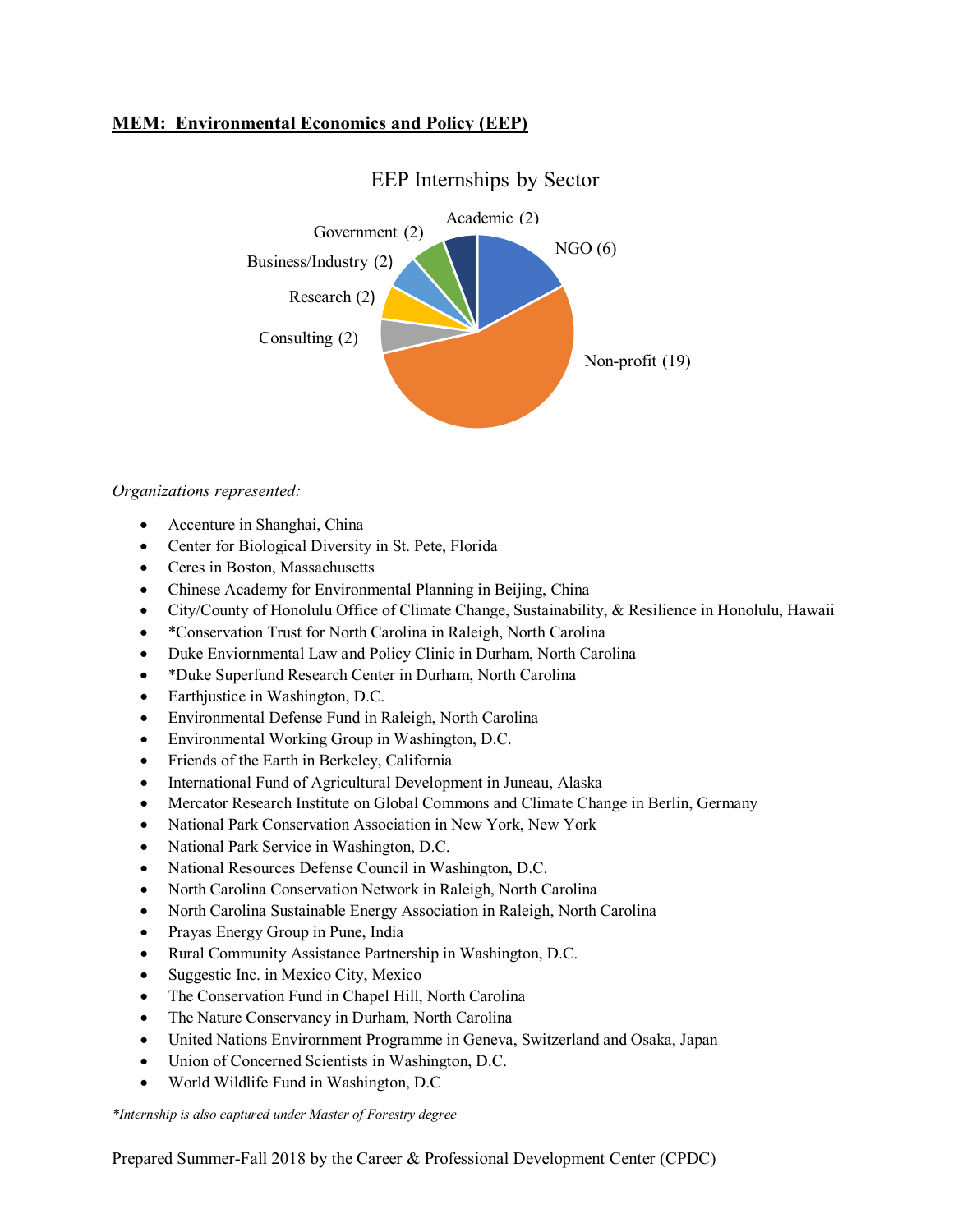### **MEM: Ecosystem Science and Conservation (ESC)**



### *Organizations represented:*

- Center for Environment at Catawba College in Salisbury, North Carolina
- Dogwood Alliance in Raleigh, North Carolina
- Duke Carbon Offset Initiative in Durham, North Carolina
- \*National Park Conservation Association in Washington, D.C.
- National Wildlife Refuge Association in Washington, D.C.
- Nicholas Institute for Environmental Policy Solutions in Durham, North Carolina
- \*Pacific Forest Trust in San Francisco, California
- Poulsen Lab in Makokou, Gabon
- \*\*Rachel Carson Council in Durham, North Carolina
- Southern Appalachian Highlands Conservancy in Asheville, North Carolina
- The Nature Conservancy in Durham, North Carolina
- \*The Wilderness Society in Asheville, North Carolina
- \*United States Department of State in Washington, D.C.
- \*Weyerhauser in Eugene, Oregon
- World Wildlife Foundation in Washington, D.C.

*\*Internship is also captured under Master of Forestry*

*\*\* Indicates a MEM/JD concurrent degree student*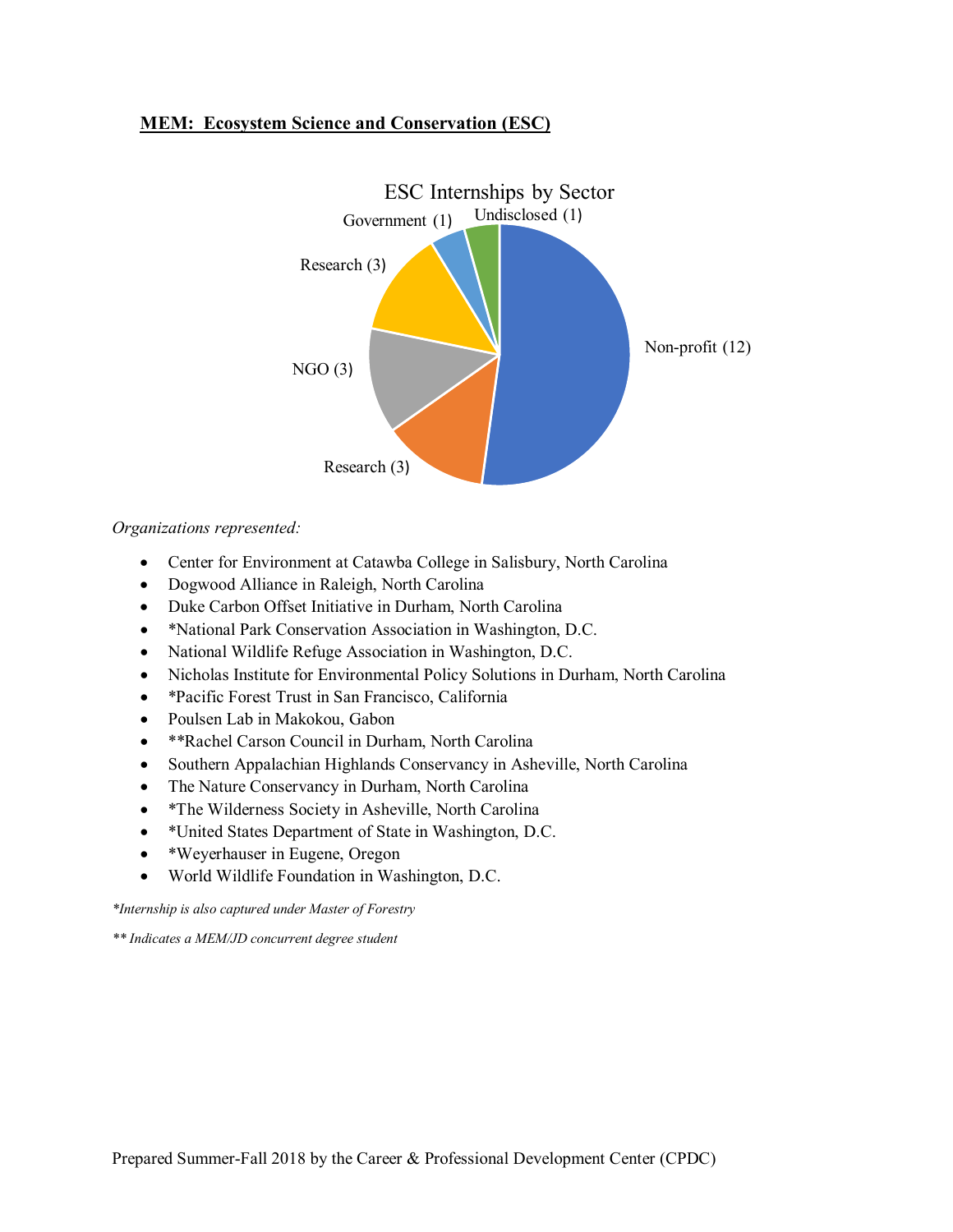### **MEM: Ecotoxicology and Environmental Health (EEH)**

EEH Internships by Sector



*Organizations represented:*

- Cardno ChemRisk in San Francisco, California
- Clean Air Carolina in Research Triangle Park, North Carolina
- Environmental Working Group in Washington, D.C.

### **MEM: Global Environmental Change (GEC)**



*Organizations represented:*

- International Institute for Sustainable Development in Geneva, Switzerland
- Nicholas Institute for Environmental Policy Solutions in Durham, North Carolina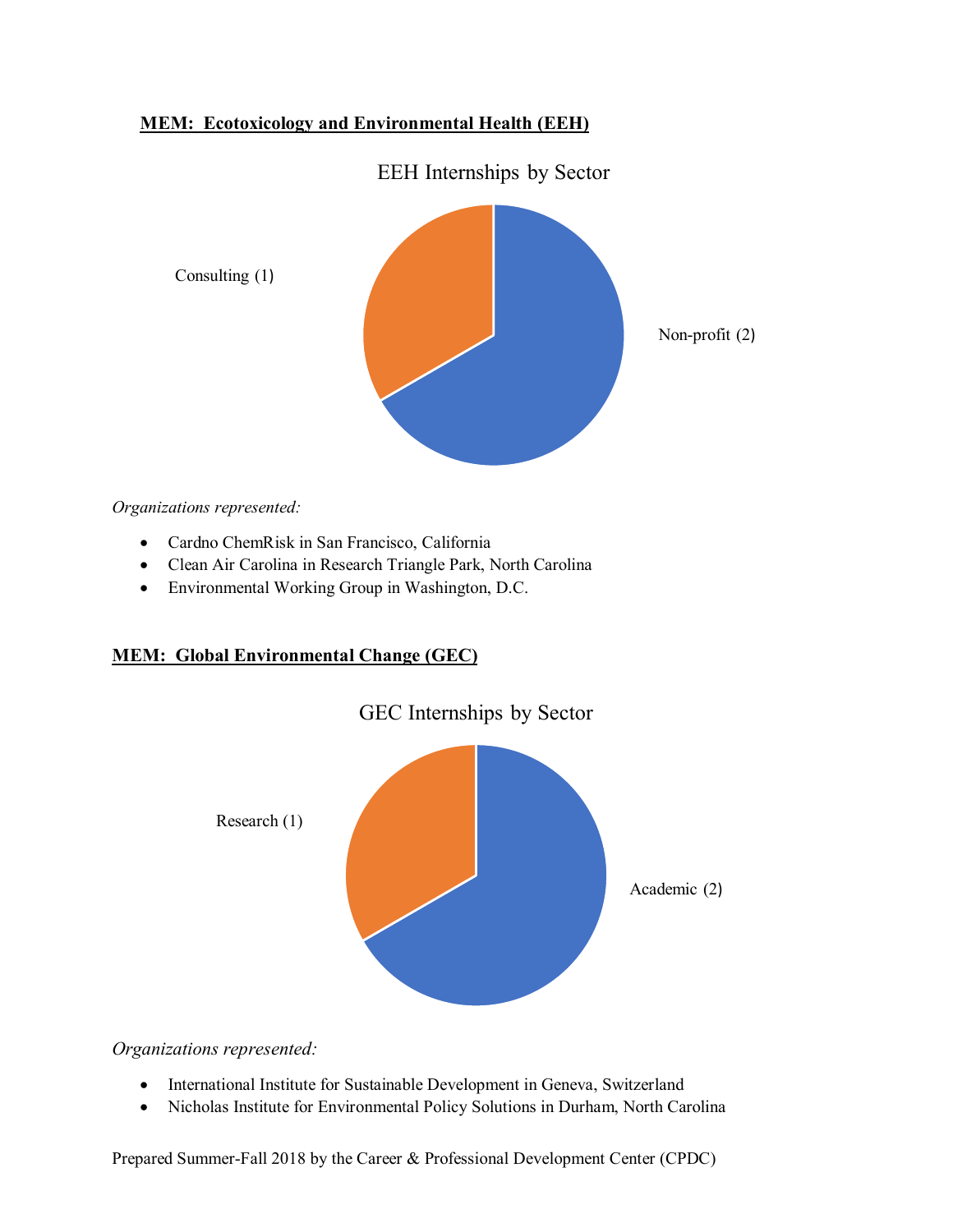### **MEM: Water Resources Management (WRM)**



WRM Internships by Sector

*Organizations represented:*

- American Rivers in Durham, North Carolina
- Arid Streams in Durham, North Carolina
- \*Berry Global in Evansville, Indiana
- Conservation Trust of North Carolina in Raleigh, North Carolina
- Environmental Research Management in New Delhi, India
- Freeport McMoran in Durham, North Carolina
- Guangzhou Water Affair Science Research Institute in Guangzhou, China
- Nicholas Institute for Environmental Policy Solutions in Durham, North Carolina
- Rocky Mountain Institute in Beijing, China
- Spring Point Partners in Washington, D.C.
- The Nature Conservancy in Kill Devil Hills, North Carolina

\**Indicates a MEM/MBA concurrent degree student*